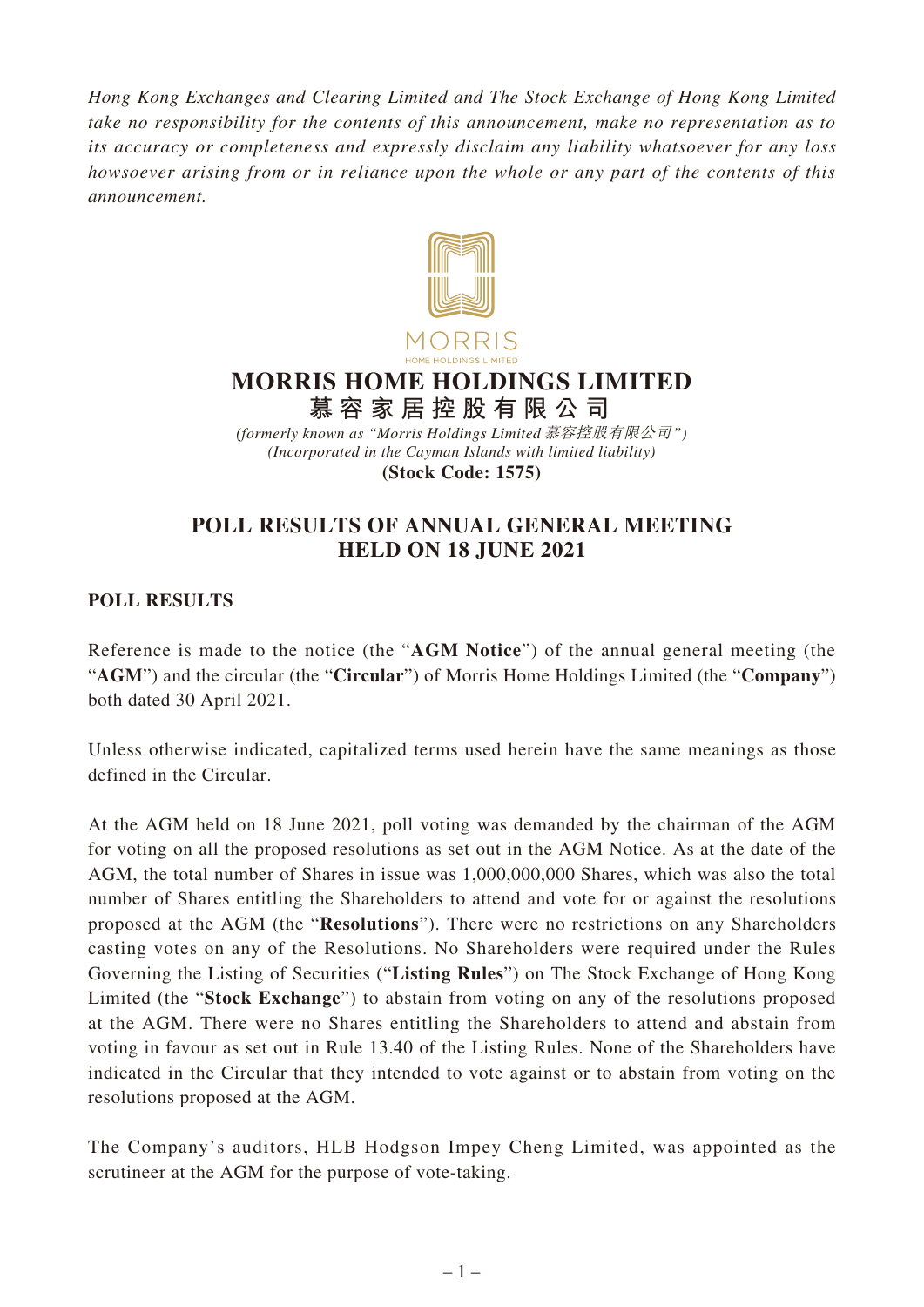The poll results in respect of the respective resolutions proposed at the AGM were as follows:

| <b>Ordinary Resolutions</b> |                                                                                                                                                                                                                              | No. of Votes $(\% )$     |                           |
|-----------------------------|------------------------------------------------------------------------------------------------------------------------------------------------------------------------------------------------------------------------------|--------------------------|---------------------------|
|                             |                                                                                                                                                                                                                              | For                      | <b>Against</b>            |
| 1.                          | To receive, consider and adopt the audited<br>consolidated financial statements of the Company,<br>the reports of the Directors and Auditor of the<br>Company for the year ended 31 December 2020.                           | 750,010,000<br>$(100\%)$ | 0<br>$(0\%)$              |
| 2.                          | To consider the re-election of Mr. Zeng Jin as an<br>executive Director.                                                                                                                                                     | Not Applicable           |                           |
| 3.                          | To consider the re-election of Mr. Wu Yueming as<br>an executive Director.                                                                                                                                                   | 750,010,000<br>$(100\%)$ | $\overline{0}$<br>$(0\%)$ |
| 4.                          | To consider the re-election of Mr. Chu Guodi as an<br>independent non-executive Director.                                                                                                                                    | 750,010,000<br>$(100\%)$ | $\overline{0}$<br>$(0\%)$ |
| 5.                          | To authorise the board of Directors (the "Board") to<br>fix the Directors' remuneration.                                                                                                                                     | 750,010,000<br>$(100\%)$ | $\overline{0}$<br>$(0\%)$ |
| 6.                          | To re-appoint HLB Hodgson Impey Cheng Limited<br>as the Auditor and authorise the Board to fix its<br>remuneration.                                                                                                          | 750,010,000<br>$(100\%)$ | $\Omega$<br>$(0\%)$       |
| 7.                          | To grant a general mandate to the Directors to<br>allot, issue and deal with shares of the Company<br>not exceeding 20% of the total number of issued<br>shares of the Company as at the date of passing this<br>resolution. | 750,010,000<br>$(100\%)$ | $\overline{0}$<br>$(0\%)$ |
| 8.                          | To grant a general mandate to the Directors to buy-<br>back shares of the Company not exceeding 10% of<br>the total number of issued shares of the Company as<br>at the date of passing this resolution.                     | 750,010,000<br>$(100\%)$ | $\overline{0}$<br>$(0\%)$ |
| 9.                          | To extend the general mandate granted under<br>resolution no. 7 by adding the shares bought back<br>pursuant to the general mandate granted by resolution<br>no. 8.                                                          | 750,010,000<br>$(100\%)$ | $\overline{0}$<br>$(0\%)$ |

As disclosed in the announcement of the Company dated 26 May 2021, since Mr. Zeng Jin has resigned as an executive director of the Company with effect from 8 June 2021, the resolution no. 2 in respect of the re-election of Mr. Zeng Jin as an executive director of the Company as set out in the AGM Notice was no longer applicable and had not been put forward for consideration and approval by the Shareholders at the AGM.